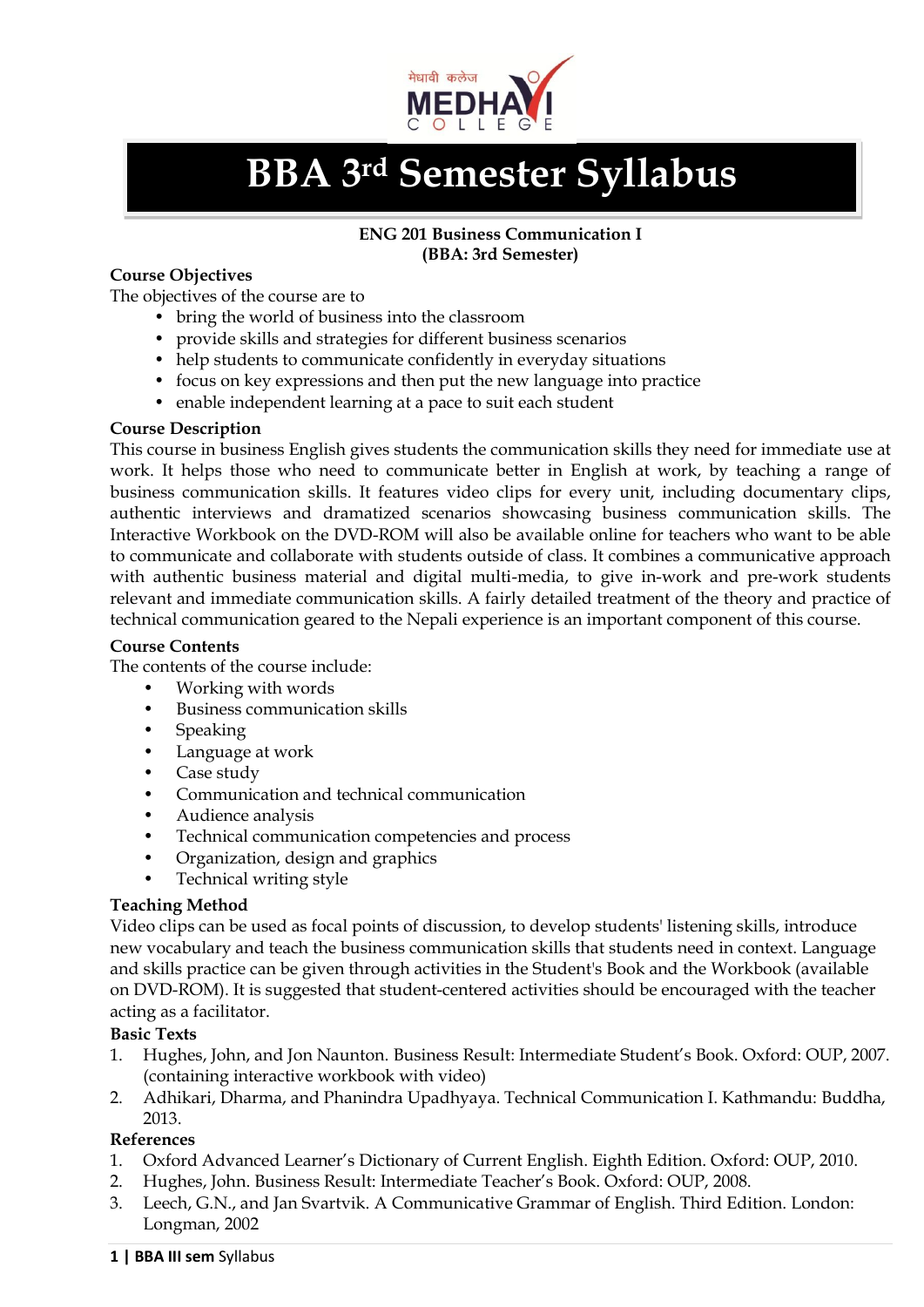## **SOC 101 Fundamentals of Sociology (BBA: 3rd Semester)**

## **Course Objectives**

The course aims to provide students with basic sociological concepts that will help students understand various ideas on society, culture, group, organizations, etc. By knowing all these concepts, students' knowledge on organization, business and management will be enhanced and such that they will be able to apply their enriched knowledge in their future career and endeavor.

## **Course Description**

This course presents basic ideas and foundations of sociology through an argument of various sociological variables, terms, terminology and subject matter. The course includes, besides an introduction to sociology, basic sociological ideas like society, culture, norms, values group. It comprises of social institution like religion, family, and others, which help students understand more about existing social structure. More importantly, course has tried to explain the basic sociological theories, social change and some emerging social perception, understanding on sexuality, crime and deviance. Moreover, Max Weber's theory of bureaucracy, group and group behavior, sociology theories of organization are not less important to include in the course, since they will entail a nexus between sociology and management and basic sociological tenet.

## **Course Outcomes**

By the completion of this course, the students should be able to:

- know the basic ideas on the emergence of sociology, methods of study, subject matter and nature of sociology;
- exhibit the understanding on the relationship of sociology with other social sciences and business-management;
- express the knowledge on foundations of sociology like society, culture, group, norms, values, etc., along with ideas on sexuality, crime, etc;
- analyze various social institutions like family, economic institutions, religion;
- understand and evaluate basic sociological theories and it connotation to management;
- can discuss social stratification to view how societies are divided into different groups on the basis of power, prestige and property and create inequality;
- evaluate the ideas of social change and socialization.

## **Course Contents**

## Unit I: Introduction to sociology 6 hours

Meaning of sociology; nature of sociology; subject matter of sociology; emergence of sociology and methods of sociology along with brief description on the contribution of founders of sociology; Relationship of sociology with economics, psychology, political science and business management.

## **Unit II: Theoretical perspective in sociology 8 hours**

What is perspective?

*Functionalism*: Meaning, context, basic tenets or key assumptions: Functionalism of Emile Durkheim and Talcott Parsons (Basic ideas with criticism).

*Interactionism:* Meaning, context, basic tenets or key assumptions : Interactionism of George Herbert Mead and Herbert Blumer (Basic ideas and criticism).

*Conflict theory:* Meaning, context, basic tenets or key assumptions: Conflict theory of Karl Marx and Max Weber (basic ideas and criticism).

*Post modernism:* meaning, context, basic tenets or key assumptions: Post Modernism of Fredric Jameson and Jean Baudrillard (basic ideas and criticism).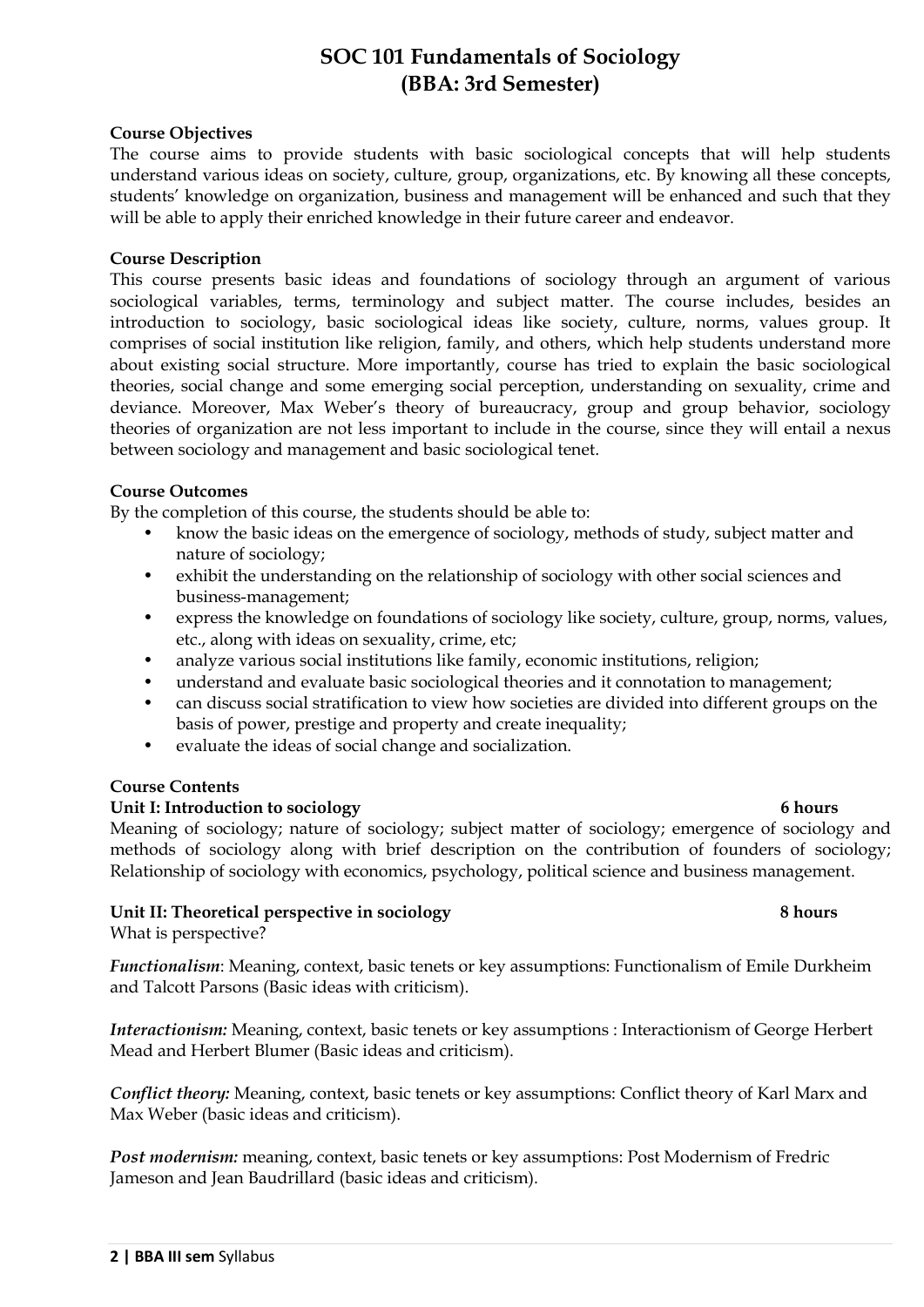## **Unit III: The foundations of society 14 hours** 14 hours

*Society:* Meaning, Definition, nature and types (Industrial and pre-industrial).

*Culture:* Meaning, definition, features and functions; types (material and non-material); subculture (youth, ethnic and age sub culture vis-a-vis society and organization, e.g. Consumer behavior, organizational culture)

Norms, values, status and role: meaning, definition and types; linkage to business and management

*Socialization:* Meaning, definition and function of socialization; agents of socialization; types of socialization (primary and secondary socialization); theories of primary socialization; personality and socialization

*Group and organization:* Group- meaning, definition and features; types (various types with focusing on primary and secondary groups). Organization- meaning, definition (view from founding fathers of sociology); formal and informal organization; Max Weber's Bureaucracy; sociology of organization; work and leisure; group dynamics; dynamics of social capital

*Sexuality:* understanding sexuality; sexual issues (pornography, teen pregnancy, prostitution and sexual violence, sexual abuse)

*Crime and deviance:* Meaning, definition and difference between them *Conformity and sanction*: meaning and definition

## **Unit IV: Social stratification 7 hours**

Meaning definition and features; Functional and conflict approach to social stratification; Stratification and inequality; Class, caste, ethnicity and gender as various aspects of social stratification - Meaning, definition, features and Nepalese context.

## **Unit V: Social Institution 7 hours**

Meaning, definition, features, function and types (as required by subject matter): family, marriage, polity, economic institution, religion (along with dysfunction), educational institution; Conflict and functional approach to religion and education; Nepalese context.

## **Unit VI: Social change 6 hours** 6 hours

Meaning, definition and features; Factors of social change; Conflict approach to social change; Application and experiences in Nepalese society.

## **Basic Text**

1. Horton, P. B., & Haunt, C. L. Sociology. New Delhi: Tata McGraw Hill.

## **References**

- 1. Abraham, M. F. Contemporary Sociology: an introduction to concepts and theories. New Delhi: Oxford University Press.
- 2. Abraham, M. F. Modern Sociological Theory: An Introduction. New Delhi: Oxford University Press.
- 3. Bhandari, U. et al. Sociology for Management. Kathmandu: Buddha Academic Enterprises.
- 4. Etzioni, A. Modern Organization. New Delhi: Prentice Hall of India. Pvt. Ltd.
- 5. Haralombos, M., & Heald, R. M. Society: Themes and Perspective. New Delhi: Oxford University Press.
- 6. Inkeles, A. What is Sociology? An Introduction to Discipline and Profession. New Delhi: Prentice Hall of India Pvt. Ltd.
- 7. Macionis, J. J. Sociology. New Delhi: Dorling Kindersley (India) Pvt. Ltd.
- 8. Ritzer, G. Modern Sociological Theory. USA: McGraw-Hill Companies, Inc.
- 9. Solomon, M. R. Consumer Behaviour: Buying, Having and Being (8th ed.). New Delhi: PHI Learning Pvt. Ltd.
- 10. Turner, J. H. The Structure of Sociological Theory. Jaipur: Rawat publication.

## **3 | BBA III sem** Syllabus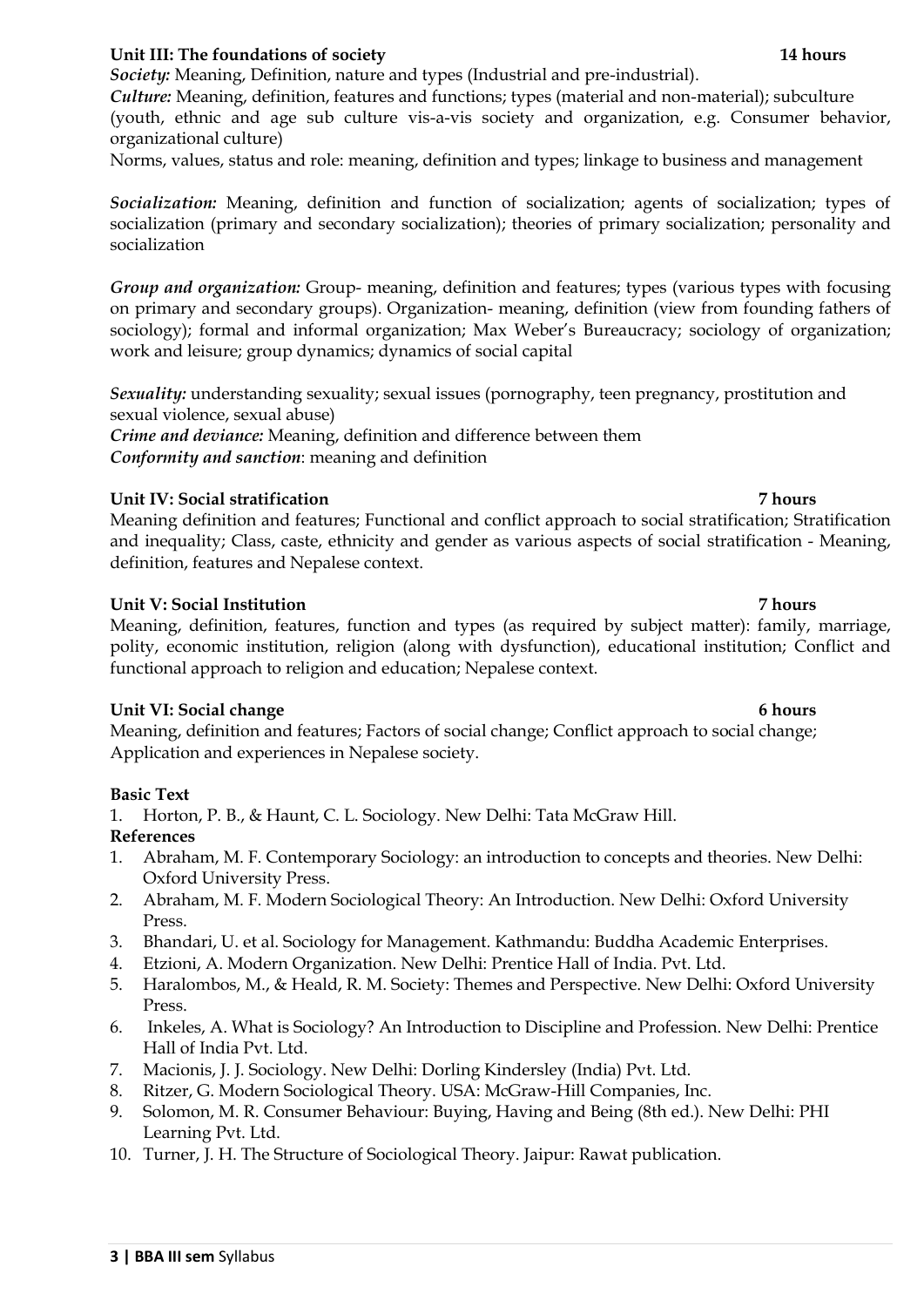## **ECO 201 Introductory Macroeconomics (BBA: 3rd Semester)**

## **Course Objectives**

This course is designed to reinforce and expand students' understanding of the basic macroeconomic theory. It aims to provide students with an introductory-level treatment of economic theory with emphasis on the technique beside the results. Besides, it helps the students to master the basic macroeconomic tools used by the prominent economists in practice, and makes them able to apply these tools in a variety of contexts to set up and solve macroeconomic problems.

## **Course Description**

The first two units of this course examine the two fundamental macroeconomic topics, viz. national income & employment. Then the course focuses on various macroeconomic theories, viz. consumption, saving and investment functions and macroeconomic equilibrium as well as macroeconomic issues and policies viz. inflation, trade cycle and fiscal monetary policies. The major concentrations of this course are: national income and employment, consumption, saving and investment, aggregate demand and aggregate supply, determinations of macroeconomic and general equilibrium of an economy.

## **Course Outcomes**

By the end of this course, students should be able to:

- explain basic macroeconomic terminology (as e.g. national income, aggregate demand, aggregate supply, trade cycle, inflation etc.) in a comprehensive and intuitive way;
- describe and justify the main assumptions behind simple macroeconomic models as e.g. the aggregate demand and aggregate supply model, saving investment equality model, etc;
- illustrate diagrammatically these models and perform policy experiments;
- derive numerically macroeconomic instruments and learn how to use them in practice (e.g. national income, multiplier, inflation etc.);
- solve algebraically simple macroeconomic models in order to determine the equilibrium economic variables, and reflect on the solutions with a critical mind;
- use economic intuition to explain topical policy issues (e.g. fiscal policy, monetary policy and fiscal-monetary mix).

## **Course Contents**

## **Unit I: Nature and Scope of Macroeconomics 4 hours**

Meaning and Concept of macroeconomics; Basic issues in macroeconomics: unemployment, inflation, business cycles, and economic growth; Scope and importance of macroeconomics; Distinction and interdependence between microeconomics and macroeconomics.

## **Unit II: National Income: Concept and Measurement 10 hours** 10 hours

Circular Flow of Income and Expenditure: two, three and four sector economy, Meaning, definitions and various concept of National income, Methods of computing/measuring National income, Difficulties in the measurement of National income, Importance of National income analysis.

## **Unit III: Theories of Employment 5 hours**

Classical theory of employment and output, Summary of the classical model (including Say's law and Quantity theory of money), Principle of Effective Demand: Aggregate demand price, Aggregate supply price, Determination of effective demand, Importance of effective demand, Repudiation of Say's law and Full Employment Theory.

## **Unit IV: Consumption Function, Saving Function and Investment Functions 7 hours**

Meaning of consumption function, Keynes's psychological law of consumption, Concept of MPC and APC, Determinants of the consumption function, Measures to raise the propensity to consume, Saving function, Meaning of capital and investment, Types of investment, Determinants of investment, Marginal Efficiency of Capital (MEC), Marginal Efficiency of Investment (MEI); Relation between MEC and the MEI.

## **4 | BBA III sem** Syllabus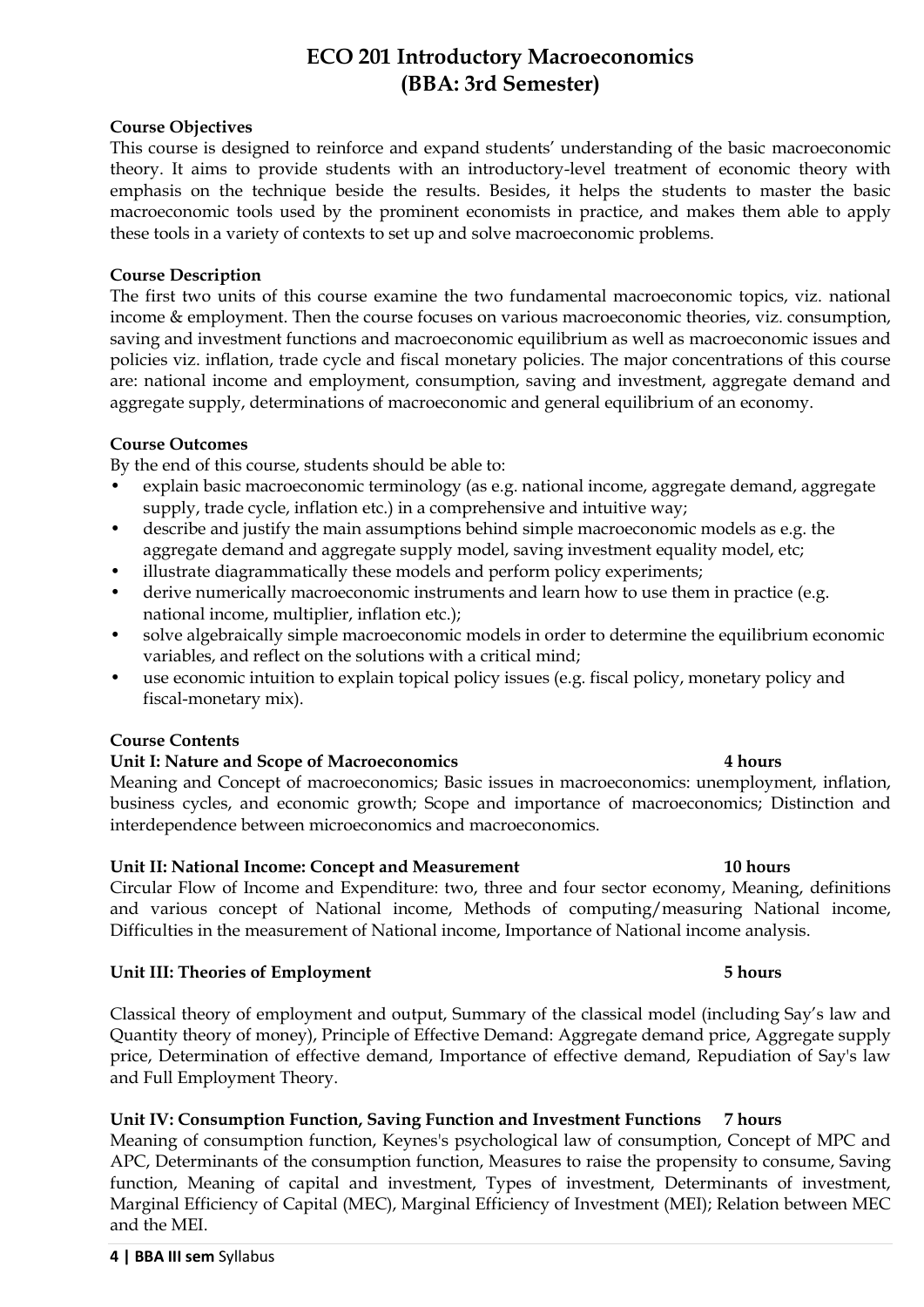## **Unit V: Macro-Economic Equilibrium 12 hours**

Meaning and concepts goods market, Determination of equilibrium level of income in two-, three- and four- sector conomy (Goods market equilibrium) with aggregate expenditure and aggregate output, Equilibrium with saving and investment, Concept of multiplier, Determination of multiplier in two-, three- and four-sector economy, Leakages of multiplier, Importance of multiplier. IS and LM Function: General Equilibrium of Product and Money Markets, The product (goods) market, Deriving the IS Curve, The money market, Deriving the LM Curve, Shift in the IS and LM functions, Changes in general equilibrium, Simultaneous shift in the IS and LM function, Derivation of aggregate demand curve (AD), Derivation of aggregate supply curve (AS), Equilibrium with AD-AS, change in macroeconomic equilibrium with shift in AD and AS.

## **Unit VI: Macro-Economic Phenomenon and Policies 10 hours**

Inflation: Meaning and measures of inflation, inflationary gap, Causes of inflation, Effects of Inflation, The Phillips curve: The short-run relationship between unemployment and inflation, Business Cycles: Meaning of business cycles (economic fluctuations), Phases of a typical business cycle: Recovery; prosperity; recession, and depression, Counter cyclical measures, Fiscal and Monetary Policies: Objectives, tools and policy measures in developing countries.

## **Basic Texts**

- 1. Mankiw, N. G. Macroeconomics. Dryden Press, Harcourt Brace College Publishers. (Indian Edition)
- 2. Samuelson, P. A. Macroeconomics. New Delhi: Tata McGraw Hill.

- 1. Donbush, R., Fisher, S. & Startz, R. Macroeconomics, New Delhi: Tata McGraw Hill.
- 2. Salvatore, D. Macroeconomics. New Delhi: Oxford University Press.
- 3. Jhingan, M. L. Macroeconomics. New Delhi: Vrinda Publications.
- 4. Dwivedi, D. N. Macroeconomics: Theory and Policy. New Delhi: Tata McGraw Hill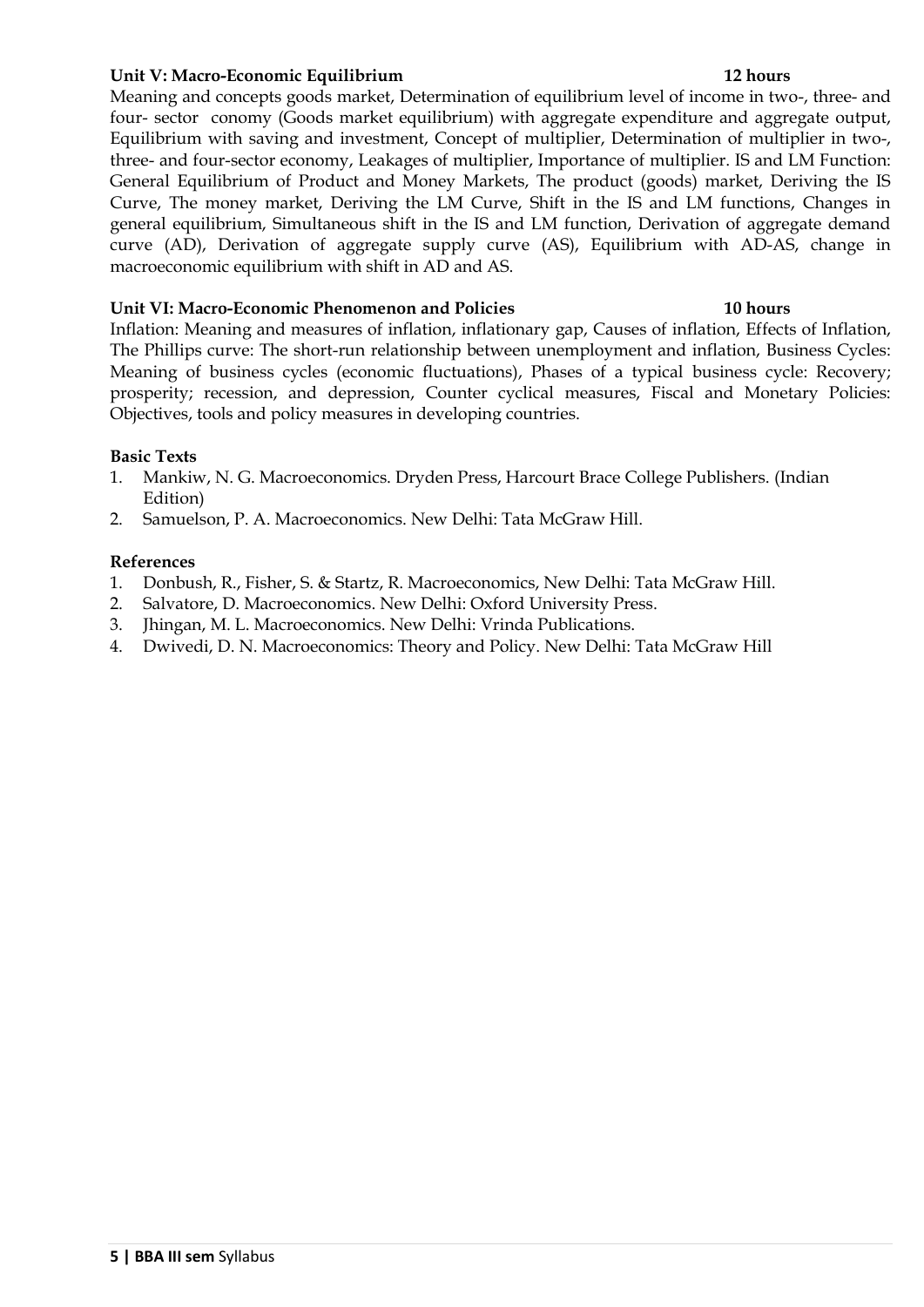## **STT 101 Business Statistics (BBA: 3rd Semester)**

## **Course Objectives**

The aim of the course is to develop competency and ability to use statistical techniques in conducting research and project work. The emphasis of the course is more on interpretation of results and understanding of the strengths and limitations of different statistical measures.

## **Course Description**

This course has a business focus. The course covers fundamentals of descriptive and inferential statistical techniques. The contents include data summaries and descriptive statistics; introduction to a statistical computer package; Probability: distributions, expectation, variance, covariance, statistical inference of univariate and bivariate data for hypothesis testing.

## **Course Outcomes**

By the end of this course students would be able to

- understand and use the descriptive and inferential statistical tools used in business decision making,
- select an appropriate graph to describe a distribution,
- calculate and interpret the shape, center and spread of a distribution,
- understand the problem of inference when working with the results from random samples, and
- analyze the data using excel.

## **Course Contents**

## **Unit I: Introduction 5 hours**

Basic concepts of statistics, Terminologies associated with statistics such as populations and samples, Variables (Dependent and independent only), Types and sources of data, Descriptive and inferential statistics, Data processing (editing and coding), Applications of statistics in business and management.

## **Unit II: Describing Data: Graphs and Tables 6 hours**

Data array, Stem and leaf Display, Frequency tables, Histograms, Polygon, Cumulative Polygon, Scatter plots, Simple Bar and Pie charts, Cross tabulation

## **Unit III: Describing Data: Summary Measures 10 hours** 10 hours

Central Location: Mean, Median and Mode

Non Central Location: Quartiles, Deciles and Percentiles

Dispersion: Range, Interquartile range, Variance, Standard deviation, Coefficient of variation, Index for qualitative variation (IQV)

Shape: Crude measure (comparison of mean, median, and mode), Five number summary, Box plot Inequality Measure: Gini concentration ratio

## **Unit IV: Basics of Probability Theory 5 hours**

Basic concepts, Counting rule, Objective and subjective probability, Marginal and joint probability, Addition rule, Conditional probability, Multiplication rules, Bayes' theorem

## **Unit V: Probability Distributions 10 hours** 10 hours

Discrete probability distribution (Binomial and Poisson distribution and mean and standard deviation of their distributions), Continuous probability distribution: Normal distribution, Normal approximation of Binomial and Poisson distribution

## **Unit VI: Estimation and Hypothesis Testing 12 hours**

Concept of estimation, Confidence intervals, confidence intervals for means and proportions (one sample case only), Test of significance, p-value approach to hypothesis testing, connection between confidence intervals and hypothesis testing, comparing two means (two sample z and test procedures), and comparing two proportions.

## **Basic Texts**

- 1. Davis, G., & Pecar, B. Business Statistics using Excel. New Delhi: Oxford University Press
- 2. Berenson, M. L. & David M. L. Basic Business Statistics: Concepts and Applications.
- Upper Saddle River, New Jersey: Pearson Prentice Hall of USA.

- 1. Levin, R. I., & David S. R. Statistics for Management. New Delhi: Prentice Hall of India
- 2. Allbright, S. C., Winston, W., & Zappe, C. J. Data Analysis and Decision Making with Microsoft Excel. Pacific Grove: Duxubury Press.
- 3. Argyrous, G. Statistics for Research with a Guide to SPSS. New Delhi: Sage South India Edition
- 4. Whigham, D. Business Data Analysis using Excel. New Delhi: Oxford University Press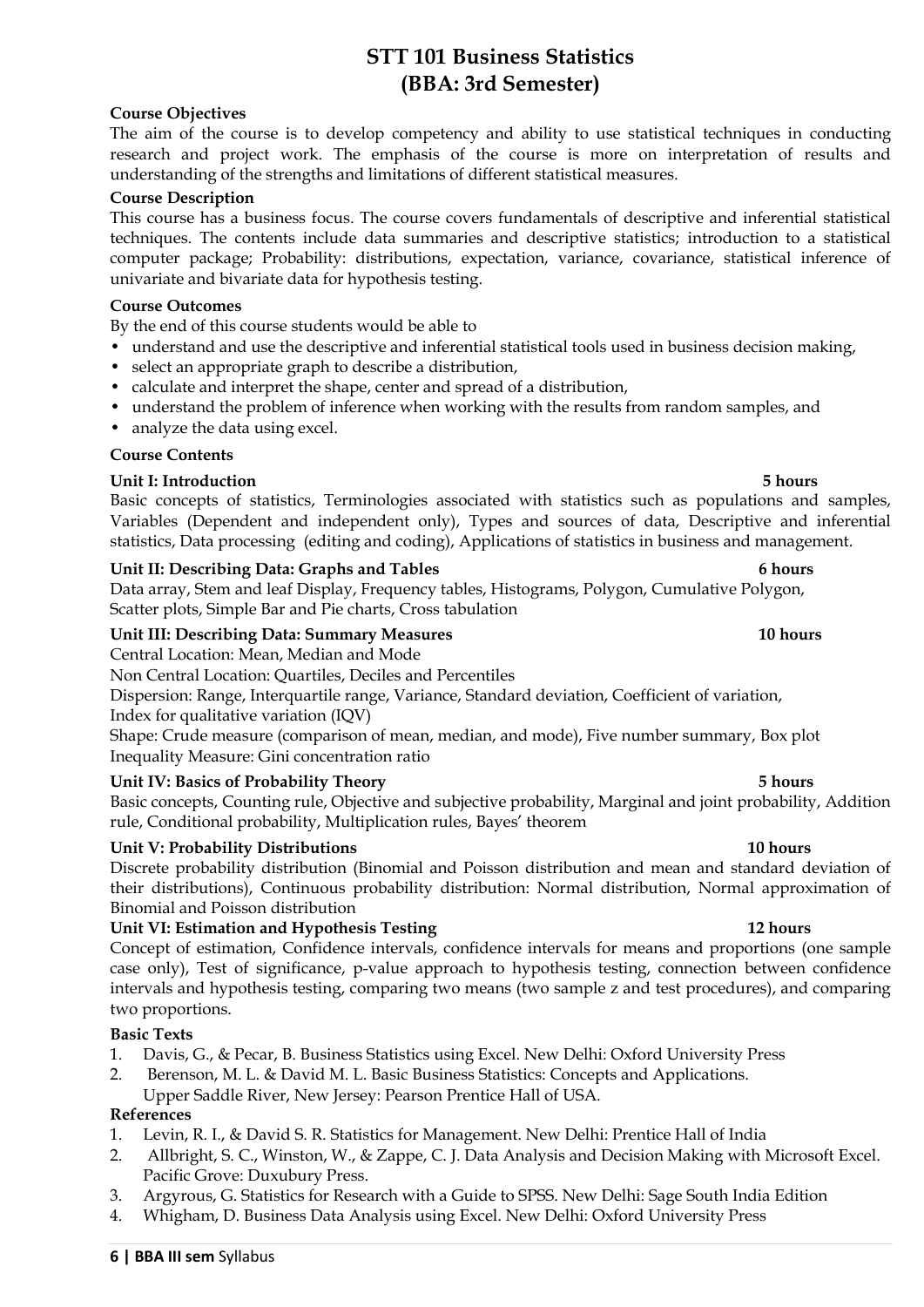## **FIN 131 Essentials of Finance (BBA: 3rd Semester)**

## **Course Objectives**

This course aims to provide students with an understanding of fundamental concepts of business finance. It will lay the foundation in students for their specialization in finance and equip them adequately to undertake financial analysis and decisions.

## **Course Description**

The course provides students opportunity to understand fundamental concepts of business finance and their application in financial decisions in business. This course focuses on the fundamentals of business finance, especially, introduction to finance, financial statement analysis, financial environment, fundamentals of risk and return, time value of money, cost of capital, bond valuation, stock valuation, and investment decision. Through lectures, readings and case studies students learn essentials of business finance and acquire skills for financial decision making.

## **Course Outcomes**

By the end of this course, students should be able to:

- understand fundamental nature of business finance;
- understand the financial environment and its implication in financial decisions;
- interpret the financial statements and carry out financial analysis of a corporation;
- understand the concept of risk and return, and measure them for individual assets and
- portfolio of assets;
- understand the concept of time value of money, gain the skill of computation, and apply
- them in solving business problems involving time value of money;
- compute yields on securities and value them;
- conceptualize component cost, overall cost and marginal cost of capital, and gain the skill
- on the calculation of these costs; and
- understand the basics of investment decision and gain the fundamental skills of making
- investment decision.

## **Course Contents**

## **Unit 1: Introduction 4 hours**

Meaning of finance; Basic areas of finance; Finance functions; Finance in the organization structure of a firm; Forms of business organizations; The goals of financial management; Relationship with other functional departments; Career in finance.

## **Unit 2: The Financial Environment: Markets, Institutions, Interest Rates and Taxes 5 hours**

Financial markets: concept and types; Financial institutions: concept, role in funds transfer, and types; Interest rates: level of interest rate, determinants of market interest rates, the term structure of interest rate and yield curve; Taxes: corporate tax, marginal tax and average tax.

## **Unit 3: Financial Statement Analysis 6 hours**

Financial statements: balance sheet, income statement and cash flows statement; Modifying financial data for managerial decisions: net cash flows, operating assets and operating capital, net operating profit, free cash flows, market value added and economic value added; Financial analysis: types of ratios, Du-Pont identity, use and limitation of ratio analysis; Common-size financial statements.

## **Unit 4: Risk and Return 6 hours**

Concept and measurement of return: rupee return, percentage return, average return, expected of return, required rate of return, nominal and real rate of return; Concept and measurement of risk: concept, types and measures of risk; Portfolio risk and return: concept of portfolio, portfolio risk and portfolio return, calculation of portfolio risk and return; Capital assets pricing model: estimation of required rate of return, the security market line.